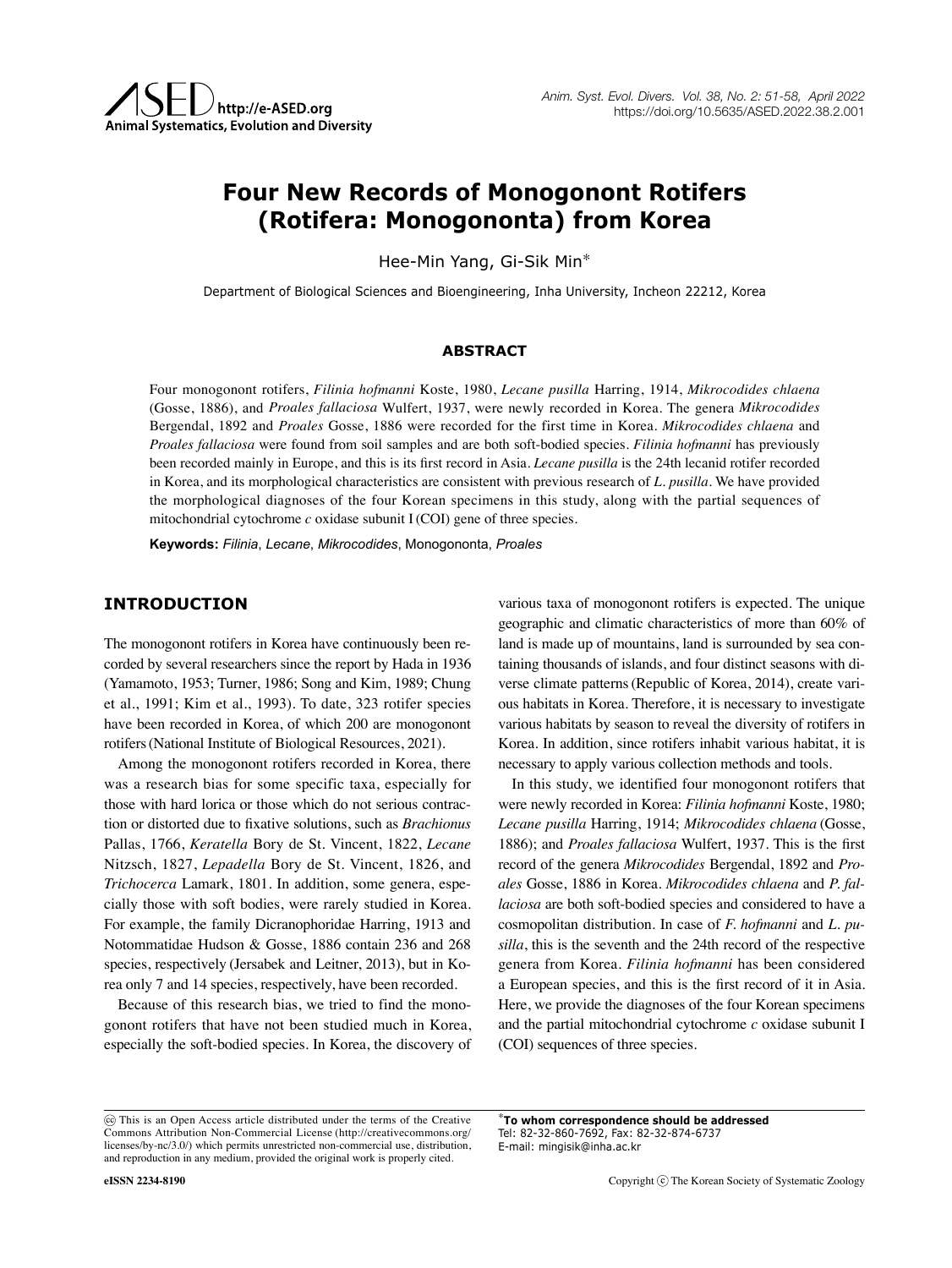# **MATERIALS AND METHODS**

Of the four species, *F. hofmanni* and *L. pusilla* were collected from ponds using a 50 μm plankton net, while *M. chlaena*, and *P. fallaciosa* were collected and isolated from soil samples. The soil samples were air-dried in laboratory for a few weeks and rewetted using mineral water in a plant culture dish (SPL Life Science, Korea). The hatching rotifers were isolated into new plant culture dishes and cultured at room temperature.

For the morphological identification, we observed the rotifers under optical microscope (DM2500; Leica, Germany), and identified them based on the Koste and Voigt (1978), Koste and Shiel(1990a, 1990b), Segers(1995), Sanoamuang (2002), and Jersabek and Leitner (2013). Trophi preparation for scanning electric microscopy (SEM) was done following the method described by De Smet (1998). SU8010 and S-4200 (Hitachi, Japan) were used for SEM at 10-15 accelerating voltage. All examined specimens have been deposited in the National Institute of Biological Resources(NIBR).

DNA of three rotifer species were extracted using a Labo-Pass Tissue Genomic DNA Isolation Kit Mini (Cosmo Genetech, Korea) following the manufacturer's protocol. In case of *L. pusilla*, DNA could not be extracted because it was stored in a formalin-preserved sample. Polymerase chain reaction (PCR) was performed using two COI primers, LCO1490/ HCO2198 (Folmer et al., 1994) and 30F/885R (Zhang et al., 2021). The PCR conditions for the Folmer primer were as follows: 95℃ for 2 min for the initial denaturation; followed by 40 cycles at 95℃ for 15 s, 42℃ for 30 s, and 72℃ for 1 min; and a final extension at 72℃ for 5 min. The PCR conditions for 30F/885R were the same as that for the Folmer primer, except the annealing temperature of 51℃. PCR products were visualized by 1% agarose gel electrophoresis, and purified using LaboPass PCR Purification Kit(Cosmo Genetech). DNA sequencing was performed using PCR primers and ABI 3700 DNA Analyzer (Applied Biosystems, USA) at Macrogen, Korea.

The sequences were assembled and trimmed using Geneious 8.1.9 (https://www.geneious.com), and the intra-specific genetic variation were calculated using MEGA11 (Tamura et al., 2021).

### **SYSTEMATIC ACCOUNTS**

1\*Phylum Rotifera Cuvier, 1817

2\*Class Eurotatoria De Ridder, 1957

3\*Subclass Monogononta Plate, 1889

4\*Order Flosculariaceae Harring, 1913 Family Trochosphaeridae Harring, 1913 5\*Genus *Filinia* Bory de St. Vincent, 1824

6\**Filinia hofmanni* **Koste, 1980 (Figs. 1B, 2A, B)** *Filinia* cf. *longiseta* Hofmann, 1979.

*Filinia hofmanni*: Koste, 1980: 240-245; Jersabek, 1996: 83; Sanoamuang, 2002: 244-245.

**Material examined.** Korea: 5 individuals, Incheon, Pond at Inha University, 37°27′00"N, 126°39′22"E, 19 Dec 2019.

**Diagnosis.** Body 130-160 μm in length, sac-shaped or oviform. Two lateral setae and one caudal seta present, lateral setae equal in length and inserted near corona. Lateral setae 260-300 μm, 2-3 times longer than body length. One movable caudal seta inserted ventrally. Caudal seta 137- 170 μm in length. Distance from posterior end to caudal seta insertion is 15-25 μm. Two red eyes on head. Vitellarium with 14 nuclei. Trophi malleoramate type. Fulcrum straight, thin in dorso ventral view, broad and axe-shaped in lateral view. Rami inner margin with scleropili. Basal chamber of rami within thin wall structure, divide into the basal ramus chamber and the subbasal ramus chamber. Manubria crescent-shape, divided to three chambers. Unci located on the inner margin of manubria, containing 12/13 unci teeth.

**Distribution.** Austria, Belgium, Germany, Spain, Korea.

**Remarks.** *Filinia hofmanni* is similar to *F. longiseta* in morphological characteristics: sac-shaped body, movable caudal seta and the position of caudal seta insertion (Sanoamuang, 2002). The biggest difference between the two species is the number of teeth on unci. The number of unci teeth is a species-specific characteristic in the genus *Filinia* because it remains constant regardless of the environmental factors or the developmental stages(Sanoamuang, 1993). The European *F. hofmanni* have much fewer unci teeth than *F. longiseta*: 13-14/14-16 vs. 18-20/20-22 (Sanoamuang, 2002). The Korean specimen also has fewer teeth than *F. longiseta*: 12/13, which has one to three lesser number of teeth on each side than European *F. hofmanni*. The temperature of habitats was also different for *F. hofmanni* and *F. longiseta*. *Filinia longiseta* was recorded as warm-stenotherm (23-31℃), whereas *F. hofmanni* was recorded as cold-stenotherm (4- 6℃) (Sanoamuang, 2002). The Korean specimen was also collected from cold water only (4-5℃).

**Deposition.** NIBRIV0000879590.

**Molecular data.** The partial COI sequences were obtained from four specimens. Intra-specific genetic distance was 0.0- 1.4% (630 bp) (GenBank accession numbers: OM142482- OM142485).

Korean name: <sup>1\*</sup>윤형동물문, <sup>2\*</sup>진윤충강, <sup>3\*</sup>단소아강, <sup>4\*</sup>소화윤충목, <sup>5\*</sup>삼지윤충속, <sup>6\*</sup>호프만삼지윤충 (신칭)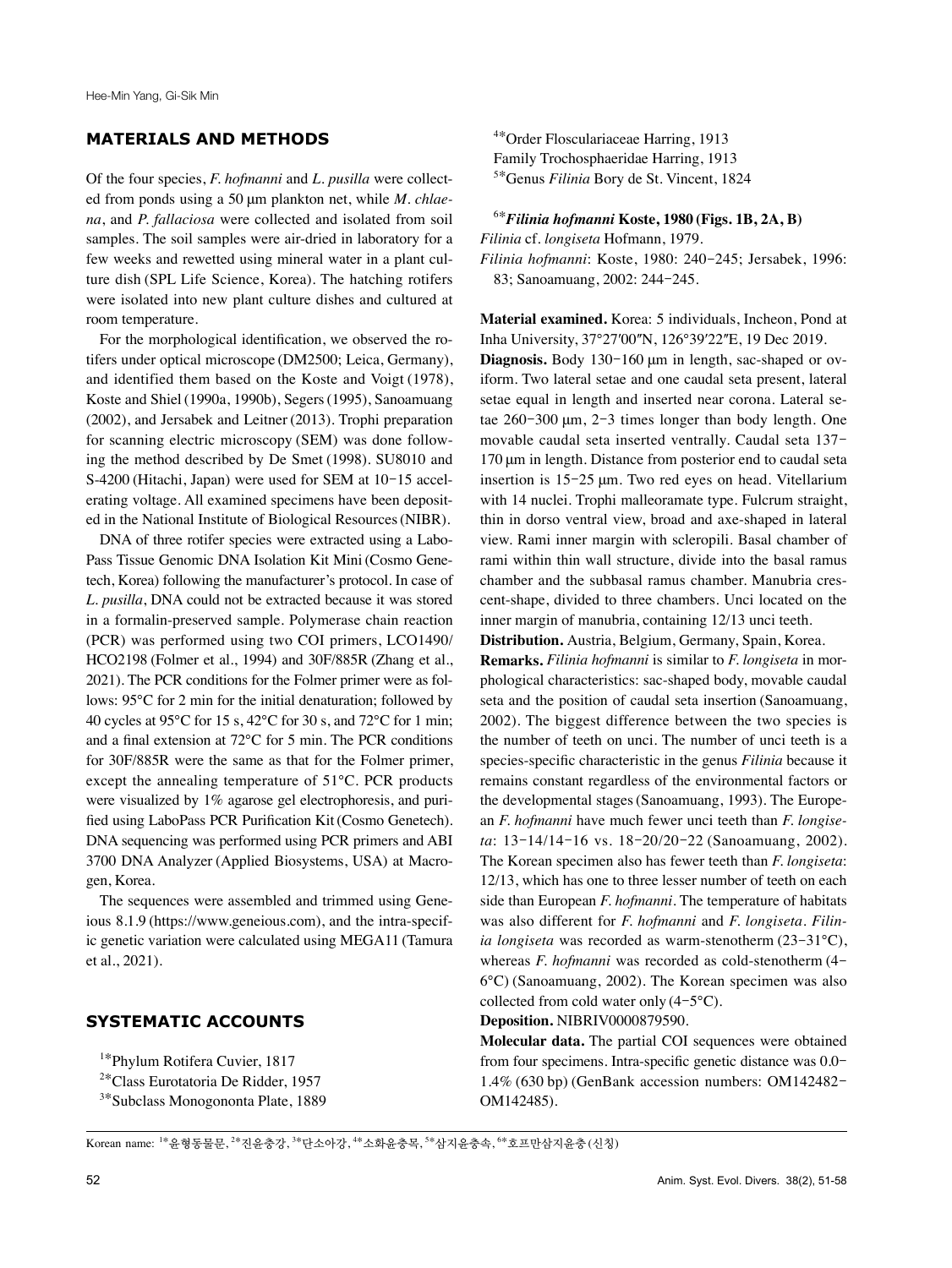

**Fig. 1.** Line drawing of rotifers. A, Dorsal view of *Proales fallaciosa*; B, Lateral view of *Filinia hofmanni*; C, Ventral view of *Lecane pusilla*; D, Dorsal view of *Mikrocodides chlaena*. Scale bars: A, B, D=50 μm, C=25 μm.

1\*Order Ploima Hudson & Gosse, 1886

2\*Family Lecanidae Remane, 1933

3\*Genus *Lecane* Nitzsch, 1827

## 4\**Lecane pusilla* **Harring, 1914 (Fig. 1C)**

*Lecane pusilla*: Harring, 1914: 541; Harring and Myers, 1926: 369; Kutikova, 1970: 449-450; Chengalath et al., 1973: 20; Koste and Voigt, 1978: 216; Koste and Shiel, 1990a: 31; Segers, 1995: 84.

*Lecane nana* Donner, 1954: 85-86.

**Material examined.** Korea: 3 individuals, Jeju-do, Pond in Seogwipo-si, 33°25′13″N, 126°50′42″E, 25 Jun 2021.

**Diagnosis.** Antero-lateral corner of lorica angulated. Dorsal plate anteriorly narrower than ventral plate. Anterior margin of dorsal plate flat. Middle of ventral plate narrower than dorsal plate. Length of dorsal plate is 50 μm, and that of ventral plate is 55 μm. Width of dorsal plate is 45 μm, and that of ventral plate is 42 μm. Both dorsal and ventral lorica ornamented, showing a pleated pattern. Posterior margin of foot plate round. Foot pseudosegment squircle shaped with a lateral extension in middle, not projecting from ventral plate. Toes short, 20 μm in length, and completely separated. Tips of toes bearing short claws, 4-5 μm in length. **Distribution.** Cosmopolitan.

**Remarks.** *Lecane pusilla* has been recorded in all continents except the polar regions (Harring, 1914; Harring and Myers, 1926; Donner, 1954; Kutikova, 1970; Chengalath et al., 1973; De Smet, 1989; Koste and Shiel, 1990a; Sanoamuang et al., 1995). The morphological characteristics of *L. pusilla* can be confused with the following lecanid species: *L. aeganea* Harring, 1914, *L. doryssa* Harring, 1914, *L. inopinata* Harring & Myers, 1926, *L. sagula* Harring & Myers, 1926, *L. subtilis* Harring & Myers, 1926, and *L. undulata* Hauer, 1938, but can be distinguished by its small body size, completely separated toes, short claws, shape of foot pseudosegment, and the foot pseudosegment not projecting from ventral plate (Segers, 1995). The morphological characteristics of Korean *L. pusilla* are consistent with previous research.

**Deposition.** NIBRIV0000895314.

<sup>5\*</sup>Family Epiphanidae Harring, 1913 6\*Genus *Mikrocodides* Bergendal, 1892

7\**Mikrocodides chlaena* **(Gosse, 1886)(Figs. 1D, 2E, F)** *Stephanops chlaena* Hudson and Gosse, 1886: 76.

Korean name: '\*유영목, <sup>2\*</sup>술잔윤충과, <sup>3\*</sup>술잔윤충속, <sup>4\*</sup>작은술잔윤충 (신칭), <sup>5\*</sup>물윤충과, <sup>6\*</sup>등주름훈충속 (신칭), <sup>7\*</sup>외발톱등주름윤충 (신칭)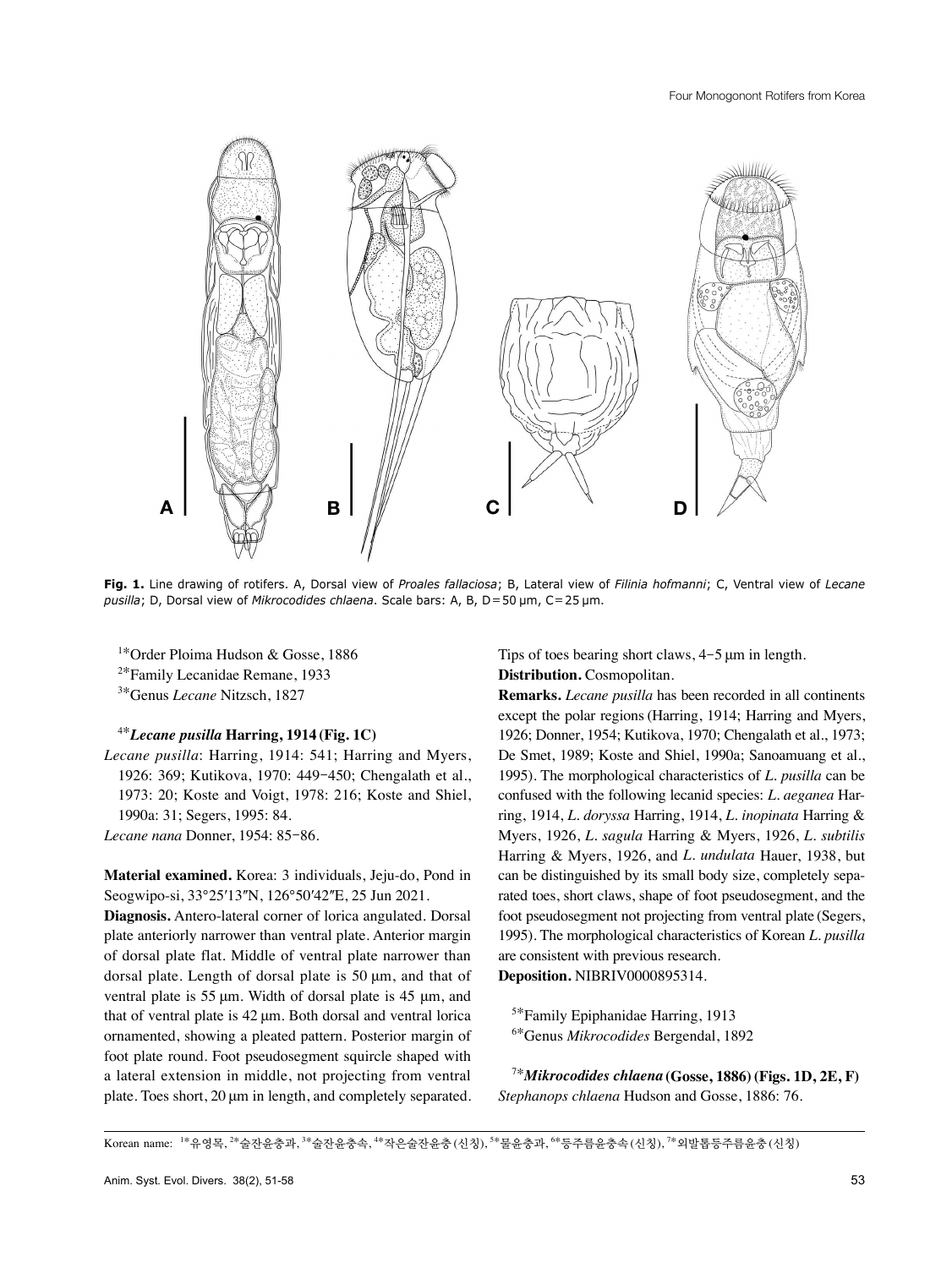Hee-Min Yang, Gi-Sik Min



**Fig. 2.** Trophi observed by scanning electric microscopy. A, B, *Filinia hofmanni*; A, Ventral view; B, Dorsal view; C, D, *Proales fallaciosa*; C, Ventral view; D, Dorsal view; E, F, *Mikrocodides chlaena*; E, Ventral view; F, Dorsal view. ep, epipharynx; fu, fulcrum; ma, manubrium; ra, ramus; rbc, ramus basal chamber; rsc, ramus subbasal chamber; rsp, ramus scleropili; u, uncus. Scale bars:  $A-F=10 \mu m$ .

*Rhinops orbiculodiscus* Thrope, 1891: 304. *Mikrocodides dubius* Bergendal, 1892: 34. *Mikrocodides orbiculodiscus* Jenning, 1894: 8. *Mikrocodides chlaena*: Weber, 1898: 369; Wang, 1961: 108; Kutikova, 1970: 500; Koste and Voigt, 1978: 61; Koste and Shiel, 1987: 966; Jersabek, 2003: 62.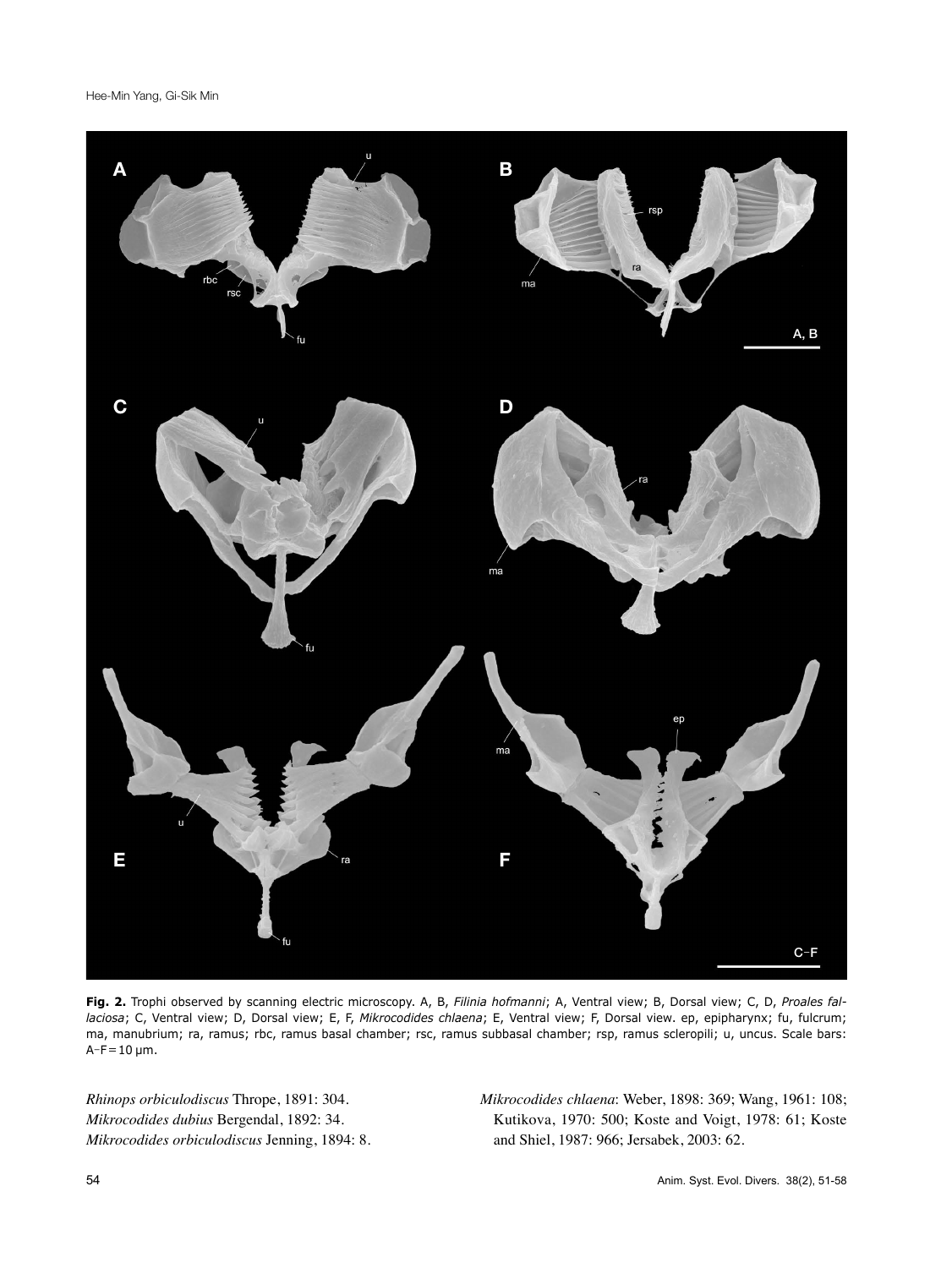

**Fig. 3.** *Proales fallaciosa* observed by scanning electric microscopy. A, Ventral view of corona; B, Toes and dorsal papilla (arrowhead). Scale bars:  $A=10 \mu m$ ,  $B=5 \mu m$ .

**Material examined.** Korea: 5 individuals, Gyeongsangnamdo, Soil sample from Gimhae-si, 35°19′01″N, 128°48′10″E, 13 May 2020.

**Diagnosis.** Body flexible and illoricated, 150-160 μm in length. Corona short, located on the anterior margin of head. Head large, conspicuously divided from trunk. Trunk cylindrical, with lateral projections from two thirds of the trunk. Dorsal part of lorica with distinct longitudinal folds. Two toes completely separated. Toes of different lengths, 20 and 16 μm. Long toe pointed backwards and short toe pointed upwards. One red eyespot on brain. Trophi malleate, 17 μm in length. Fulcrum straight, with thick and blunt end. Rami rhomboid with several teeth on the inner margin. Upper part of rami connected to epipharynx. Unci with eight distinct teeth.

#### **Distribution.** Cosmopolitan.

**Remarks.** The genus *Mikrocodides* Bergendal, 1892 comprises of two species, *M. chlaena* and *M. hertha* Wulfert, 1961 (Jersabek and Leitner, 2013). *Mikrocodides chlaena* is easily distinguished from *M. hertha* based on the following characteristics: (1) toes asymmetrical and unique, (2) one cerebral eye, and (3) unci with eight teeth. In several studies on *M. chlaena* (Weber, 1898; Wang, 1961; Kutikova, 1970; Koste and Voigt, 1978; Koste and Shiel, 1987; Jersabek, 2003), the genus name was notated as '*Microcodides*'. We follow the genus name '*Mikrocodides*' based on the original description (Bergendal, 1892) and the standard list of names for use in taxonomy (Segers et al., 2012). Of the five genera of the family Epiphanidae Harring, 1913, two genera *Epiphanes* Ehrenberg, 1832 and *Rhinoglena* Ehrenberg, 1853 have been recorded previously from Korea (National Institute of Biological Resources, 2021), and this is the first record of the genus *Mikrocodides* in Korea.

#### **Deposition.** NIBRIV0000879591.

**Molecular data.** The partial COI sequences were obtained from three specimens, and the intra-specific distance was zero (663 bp) (GenBank accession numbers: OM142489- OM142491).

<sup>1\*</sup>Family Proalidae Harring & Myers, 1924

2\*Genus *Proales* Gosse, 1886

# 3\**Proales fallaciosa* **Wulfert, 1937 (Figs. 1A, 2C, D, 3A, B)**

*Proales decipiens* Weber, 1898: 466.

*Proales sordida* Harring & Myers, 1922: 605.

*Proales tyrphosa* Bērziņš, 1948: 315.

*Proales fallaciosa*: Wulfert, 1937: 65; Wang, 1961: 159; Kutikova, 1970: 496; Koste and Voigt, 1978: 281; Koste and Shiel, 1990b: 135; De Smet, 1996: 70; Fontaneto and Melone, 2003: 258; Jersabek, 2010: 154.

**Material examined.** Korea: 5 individuals, Gyeongsangnamdo, Soil sample from Sancheong-gun, 35°27ʹ54ʺN, 127° 51'50"E, 19 Jan 2019.

**Diagnosis.** Body illoricated and flexible, 220-250 μm in length. Transparent and elongated cylindrically. Corona oblique. Trunk with pseudosegments and several longitudinal folds. Foot short, less than 1/8 of the total body length. Two pseudosegments on the foot. One small dorsal papilla located between two toes. Toes short, 7-8 μm in length. Tips of toes truncated. One red eyespot located behind the brain, slightly

Korean name: <sup>1\*</sup>돌출윤충과, <sup>2\*</sup>돌출윤충속 (신칭), <sup>3\*</sup>작은돌기돌출윤충 (신칭)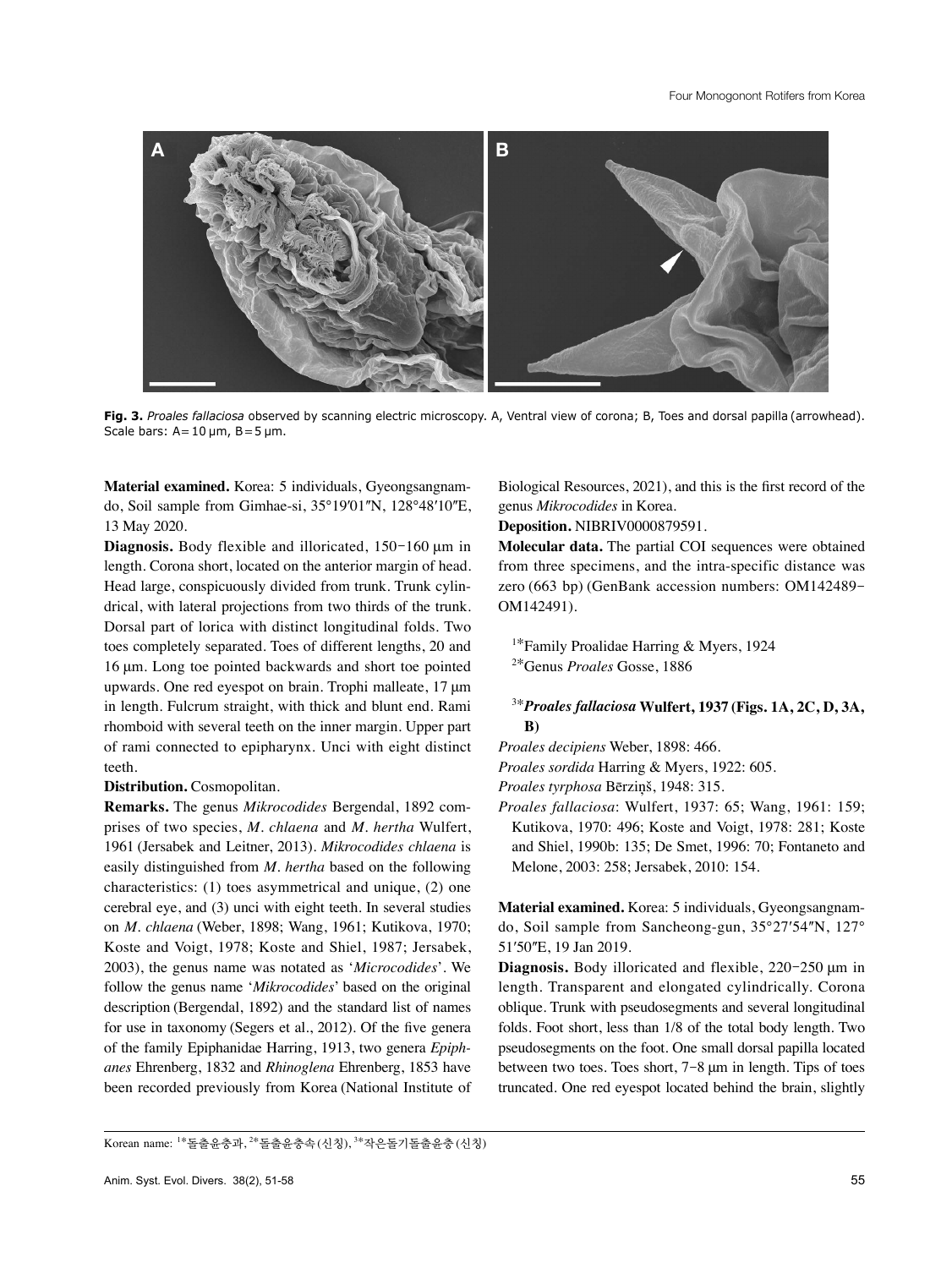right from the center in dorsal view. A pair of large and elongated gastric glands. Pedal glands subtriangular shape. Vitellarium with eight nuclei. Trophi virgate. Fulcrum extended straight with fan-shaped distal end. Length of fulcrum 8-9 μm. Inner margin of rami contains one blunt tooth on each side. Manubria broad at the anterior end, narrow and straight at the posterior end. Each uncus with five teeth with gradually decreasing sizes.

#### **Distribution.** Cosmopolitan.

**Remarks.** *Proales fallaciosa* is the first species of the genus *Proales* to be recorded in Korea. Previously, three species of the family Proalidae have been recorded in Korea, namely *Bryceella perpusilla* Wilts, Martinez Arbizu & Ahlrichs, 2010, *B. stylata* (Milne, 1886), and *Proalinopsis caudatus* (Collins, 1872) (see Song, 2015, 2017). The morphological characteristics of the Korean specimen corresponded to the previous studies except the number of unci teeth. De Smet (1996) recorded that the range of the unci teeth number was from 4 to 7, and Kutikova (1970) recorded that the Russian specimen had 6 teeth on the right uncus and 7 teeth on the left. The Australian specimen had been recorded to have 7 teeth on left and 5-6 teeth on right (Koste and Shiel, 1990b). The Korean specimen has 5 teeth on each side. Of the 48 species in the genus *Proales*, *P. fallaciosa* is the most similar to *P. gigantea* (Glascotte, 1893) and *P. ornata* Myers, 1933. However, *P. fallaciosa* is distinguished from the two species based on the following characteristics: (1) dorsal papilla of *P. fallaciosa* is simple and smaller than *P. gigantea*, (2) the length of two pseudosegments of foot is almost similar in *P. fallaciosa*, while that of the last segment of *P. ornata* is twice that of the penultimate segment, and (3) *P. ornata* has lateral protrusions beside the dorsal papilla, while *P. fallaciosa* has no lateral protrusions.

**Deposition.** NIBRIV0000879589.

**Molecular data.** The partial COI sequences were obtained from three specimens, and the intra-specific distance was zero (657-660 bp)(GenBank accession number: OM142486- OM142488).

# **ORCID**

Hee-Min Yang: https://orcid.org/0000-0001-6288-1534 Gi-Sik Min: https://orcid.org/0000-0003-2739-3978

## **CONFLICTS OF INTEREST**

Gi-Sik Min, a contributing editor of the Animal Systematics, Evolution and Diversity, was not involved in the edito-

rial evaluation or decision to publish this article. Remaining author has declared no conflicts of interest.

# **ACKNOWLEDGMENTS**

This work was supported by a grant from the National Institute of Biological Resources (NIBR), funded by the Ministry of Environment (MOE) of the Republic of Korea (NIBR 202002204).

## **REFERENCES**

- Bergendal D, 1892. Beiträge zur Fauna Grönlands. Ergebnisse einer im Jahre 1890 in Grönland vorgenommenen Forschungsreise. I. Zur Rotatorienfauna Grönlands. Berlingska Boktryckeri, Lund, pp. 1-180.
- Bērziņš B, 1948. Einige neue Notommatidae-Arten (Rotatoria) aus Schweden. Hydrobiologia, 1:312-321.
- Chengalath R, Fernando CH, Koste W, 1973. Rotifera from Sri Lanka (Ceylon) 2. Further studies on the Eurotatoria including new records. Bulletin of the Fisheries Research Station of Sri Lanka (Ceylon), 24:29-62.
- Chung EC, Yoo HB, Kim SY, 1991. Freshwater Rotifera of Korea I. Family Lecanidae (Rotifera: Monogononta). Korean Journal of Limnology, 24:207-225.
- De Smet WH, 1989. Contributions to the rotifer fauna of the Bas-Zaïre. 1. The rotifers from some small ponds and a river. Biologisch Jaarboek Dodonaea, 56:115-131.
- De Smet WH, 1996. Guides to the identification of the microinvertebrates of the continental waters of the world. 9. Rotifera Vol. 4: The Proalidae (Monogononta). SPB Academic Publishing bv, Amsterdam, pp. 1-102.
- De Smet WH, 1998. Preparation of rotifer trophi for light and scanning electron microscopy. Hydrobiologia, 387/388:117- 121. https://doi.org/10.1007/978-94-011-4782-8\_17
- Donner J, 1954. Zur Rotatorienfauna Südmährens. Österreichische Zoologische Zeitschrift, 5:30-117.
- Folmer O, Black M, Hoeh W, Lutz R, Vrijenhoek R, 1994. DNA primers for amplification of mitochondrial cytochrome c oxidase subunit I from diverse metazoan invertebrates. Molecular Marine Biology and Biotechnology, 3:294-299.
- Fontaneto D, Melone G, 2003. On some rotifers new for the Italian fauna. Italian Journal of Zoology, 70:253-259. https://doi.org/10.1080/11250000309356526
- Hada Y, 1936. The plankton of lake Seiko, Suigen in autumn. Journal of Chosen Natural History Society, 21:1-11.
- Harring HK, 1914. Report on Rotatoria from Panama with description of new species. Proceedings of the United States National Museum, 47:525-564. https://doi.org/10.5479/ si.00963801.47-2062.525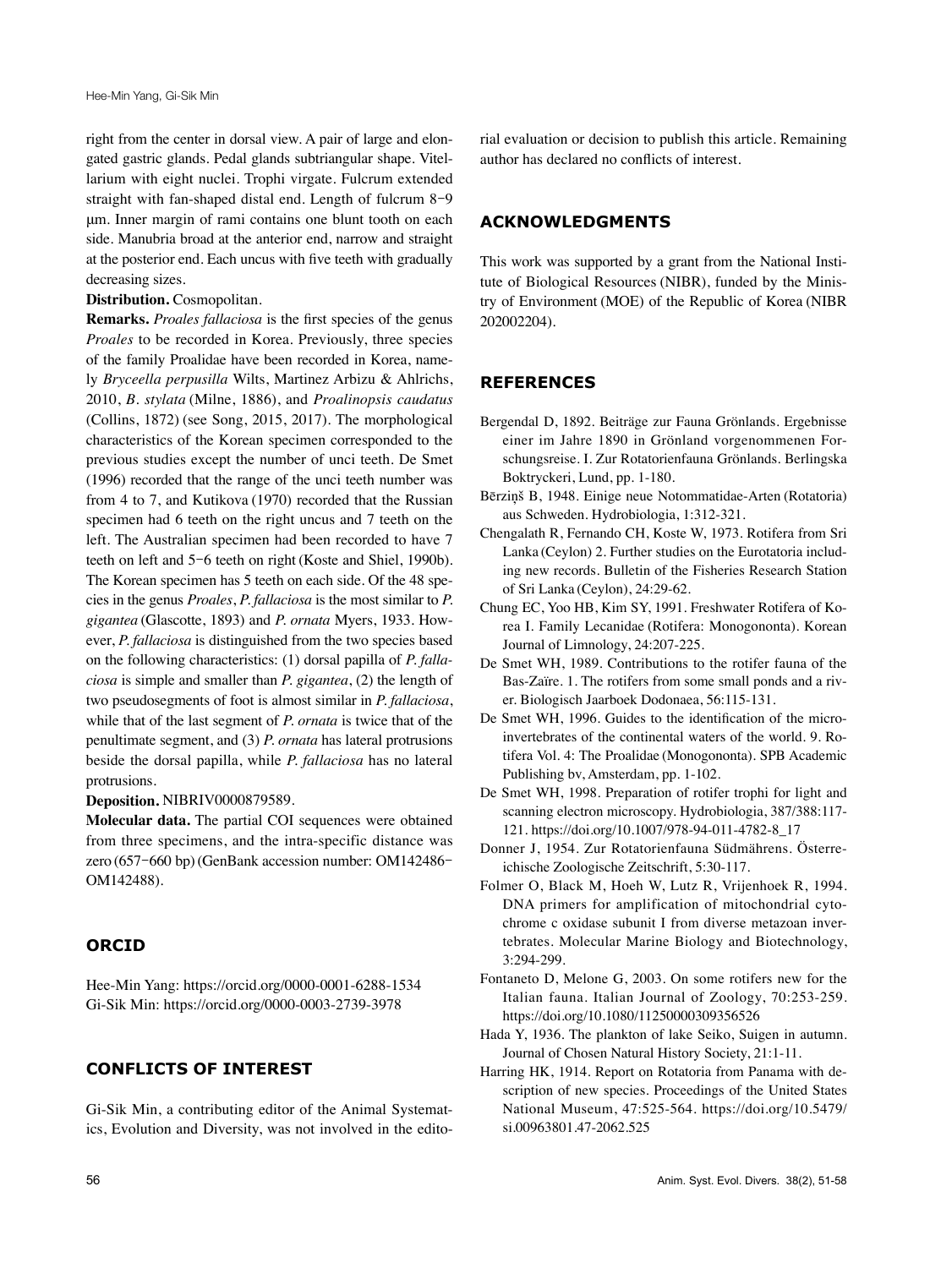- Harring HK, Myers FJ, 1922. The rotifer fauna of Wisconsin. Transactions of the Wisconsin Academy of Sciences, Arts and Letters, 20:553-662.
- Harring HK, Myers FJ, 1926. The rotifer fauna of Wisconsin. III. A revision of the genera *Lecane* and *Monostyla*. Transactions of the Wisconsin Academy of Sciences, Arts and Letters, 22:315-423.
- Hofmann W, 1979. Untersuchungen zur ökologischen Nische zweier nahverwandter planktischer Rotatorien-Arten des Plußsees. Christian-Albrechts-Universität Kiel, Kiel, pp. 1-139.
- Hudson CT, Gosse PH, 1886. The rotifera; Wheel-Animalcules. Vol. II. Longmans, Green, and Co., London, pp. 1-144.
- Jenning HS, 1894. A list of the Rotatoria of the Great Lakes and of some of the Inland Lakes of Michigan. Bulletin of the Michigan Fish Commission, 3:1-34.
- Jersabek CD, 1996. Verbreitung, Ökologie und Taxonomie von Rädertieren (Rotifera) in alpinen Gewässern der Hohen Tauern und der Nördlichen Kalkalpen. Berichte der naturwissenschaftlich-medizinischen Vereinigung Salzburg, 11:73-145.
- Jersabek CD, 2003. Freshwater Rotifera (Monogononta) from Hawai'i: a preliminary checklist. Bishop Museum Occasional Papers, 74:46-72.
- Jersabek CD, 2010. Mongolian rotifers (Rotifera, Monogononta): a checklist with annotations on global distribution and autecology. Proceedings of the Academy of Natural Sciences of Philadelphia, 159:119-168. [https://doi.org/10.1635/053.](https://doi.org/10.1635/053.159.0108) [159.0108](https://doi.org/10.1635/053.159.0108)
- Jersabek CD, Leitner MF, 2013. The Rotifer World Catalog. World Wide Web electronic publication [Internet]. The Author, Accessed 10 Jan 2022, <http://www.rotifera.hausdernatur.at/>.
- Kim SE, Chung CE, Yoo HB, 1993. Rotifera from Korean inland waters, VI. *Anuraeopsis, Mytilina, Trichotria, Lophocaris, Dipleuchlanis* of Brachionidae (Rotifera: Monogononta). Korean Journal of Limnology, 26:293-303.
- Koste W, 1980. Über zwei Plankton-Rädertiertaxa *Filinia australiensis* n. sp. und *Filinia hofmanni* n. sp., mit Bemerkungen zur Taxonomie der longiseta-terminalis-Gruppe. Genus *Filinia* Bory de St.Vincent, 1824, Familie Filiniidae Bartos, 1959 (Überordnung Monogononta). Archiv für Hydrobiologie, 90:230-256.
- Koste W, Shiel RJ, 1987. Rotifera from Australian inland waters. II. Epiphanidae and Brachionidae (Rotifera: Monogononta). Invertebrate Taxonomy, 7:949-1021. https://doi. org/10.1071/IT9870949
- Koste W, Shiel RJ, 1990a. Rotifera from Australian inland waters. V. Lecanidae (Rotifera: Monogononta). Transactions of the Royal Society of South Australia, 114:1-36.
- Koste W, Shiel RJ, 1990b. Rotifera from Australian inland waters. VI. Proalidae, Lindiidae (Rotifera: Monogononta). Transactions of the Royal Society of South Australia, 114:129-143.
- Koste W, Voigt M, 1978. Rotatoria. Die Rädertier Mitteleuropas. Ein Bestimmungswerk, Überordnung Monogononta. I.

Textband. Gebrüder Borntraeger, Berlin, pp. 1-673.

- Kutikova LA, 1970. Kolovratki fauny USSR (Rotatoria). Akademia Nauka, Leningrad, pp. 1-742.
- National Institute of Biological Resources, 2021. National species list of Korea, 2021 [Internet]. National Institute of Biological Resources, Incheon, Accessed 10 Jan 2022, <https:// kbr.go.kr/>.
- Republic of Korea, 2014. The fifth national report [Internet]. Convention on Biology Diversity, Montreal, Accessed 10 Jan 2022, <https://www.cbd.int/reports/nr5/>.
- Sanoamuang L, 1993. Comparative studies on scanning electron microscopy of trophi of the genus *Filinia* Bory De St. Vincent(Rotifera). Hydrobiologia, 264:115-128. https://doi. org/10.1007/BF00014098
- Sanoamuang L, 2002. Genus *Filinia* Bory de St. Vincent, 1824. In: Guides to the identification of the microinvertebrates of the continental waters of the world. 18. Rotifera. Vol. 6: Asplanchnidae, Gastropodidae, Lindiidae, Microcodidae, Synchaetidae, Trochosphaeridae (Eds., Nogrady T, Segers H). Backhuys Publishers, Leiden, pp. 224-257.
- Sanoamuang L, Segers H, Dumont HJ, 1995. Additions to the rotifer fauna of south-east Asia: new and rare species from north-east Thailand. Hydrobiologia, 313/314:35-45. https:// doi.org/10.1007/BF00025929
- Segers H, 1995. Guides to the identification of the microinvertebrates of the continental waters of the world. 6. Rotifera Vol. 2: The Lecanidae (Monogononta). SPB Academic Publishing bv, The Hague, pp. 1-226.
- Segers H, De Smet WH, Fischer C, Fontaneto D, Michaloudi E, Wallace RL, Jersabek CD, 2012. Towards a list of Available Names in Zoology, partim Phylum Rotifera. Zootaxa, 3179:61-68. https://doi.org/10.11646/zootaxa.3179.1.3
- Song MO, 2015. New records of one monogonont and 5 bdelloid rotifers from Korea. Korean Journal of Environmental Biology, 33:140-147. https://doi.org/10.11626/KJEB.2015.33.2.140
- Song MO, 2017. New records of 13 rotifers including *Bryceella perpusilla* Wilts et al., 2010 and *Philodina lepta* Wulfert, 1951 from Korea. Journal of Species Research, 6 (Special Edition):26-37.
- Song MO, Kim HS, 1989. Monogonont Rotifers (Monogononta: Rotifera) inhabiting several lowland swamps in Kyongsangnam-do, Korea. Korean Journal of Systematic Zoology, 5:139-157.
- Tamura K, Stecher G, Kumar S, 2021. MEGA11: Molecular Evolutionary Genetics Analysis version 11. Molecular Biology and Evolution, 38:3022-3027. https://doi.org/10.1093/ molbev/msab120
- Thrope VG, 1891. New and foreign Rotifera. Journal of the Royal Microscopical Society, 11:301-306.
- Turner PN, 1986. Some rotifers from Republic of Korea. Hydrobiologia, 137:3-7. https://doi.org/10.1007/BF00004166
- Wang JJ, 1961. Fauna of freshwater rotifers of China. Science Press of China, Beijing, pp. 1-288.
- Weber EF, 1898. Faune Rotatorienne du bassin du Léman. Revue Suisse de Zoologie, 5:263-785.